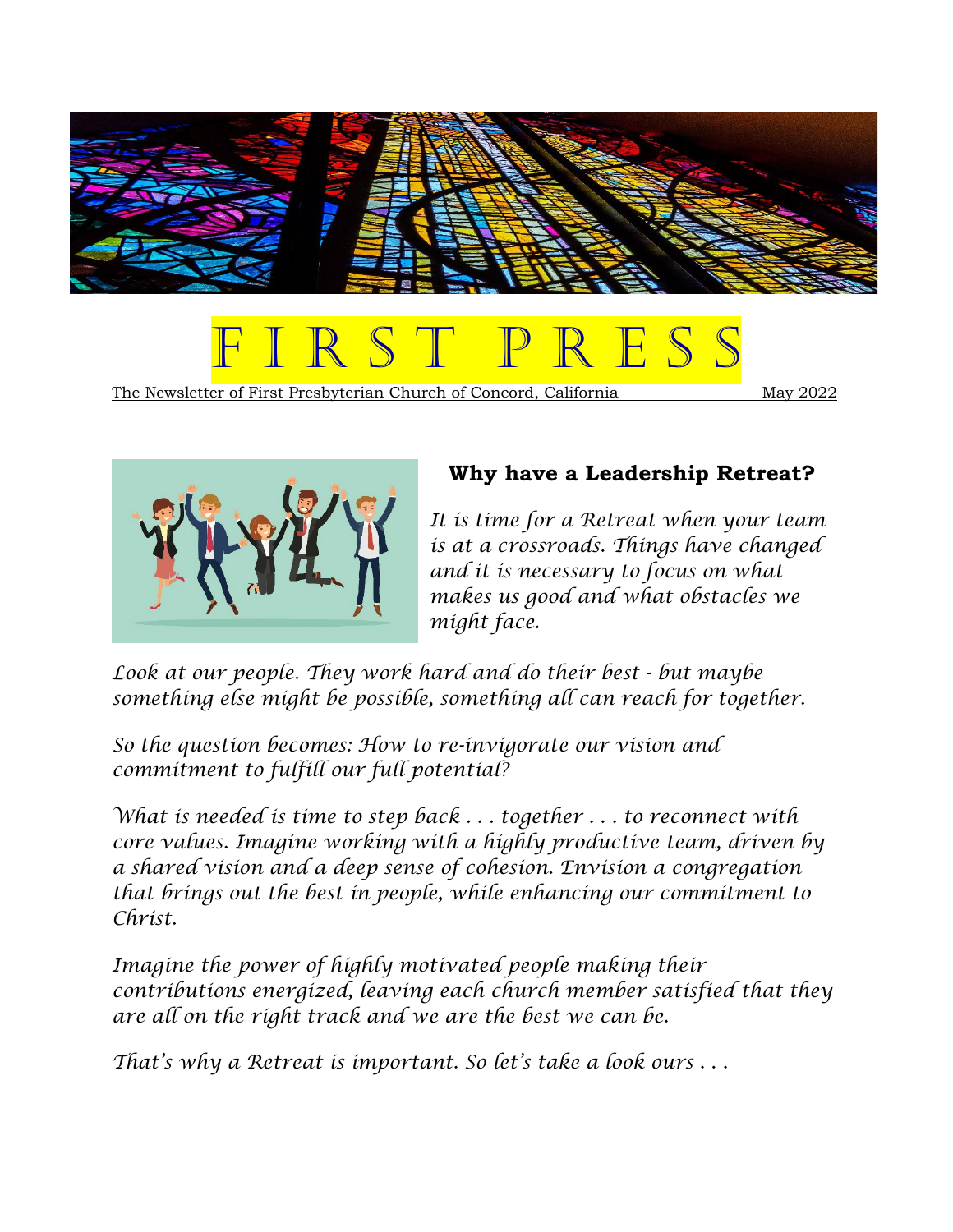## **2022 FPCC LEADERSHIP RETREAT MAY 13-14**

The Leadership Retreat included the Elders, Deacons, and permanent staff of the church. Church members were also invited to attend the Saturday morning portion and join for lunch.

### **The Friday Session**

## **Communications Game**

The Friday evening program began with a communications game called "Telestrations", a game that demonstrated how communications can be interpreted in different ways by people as they are passed around in a group. The exercise was followed by a lesson in active listening.

## **Clarity and Understanding of the Letter to Congregation Regarding Interim Leadership**

The letter sent to the congregation regarding the church was carefully examined and tested for its clarity and understanding, and questions were answered.

## **All in the Same Boat**

Judith read from the book, "All in the Same Boat", where a dog, cat, pig, and goat get into a rowboat together and began to row. They are faced with several scenarios that could spell disaster. For instance, If they can't agree on a direction to go, they can't move at all. Splashing each other would get them uncomfortably wet. Rocking the boat might make some of them sick. Only by operating as a team can they fix a leak, share an umbrella, ride the waves safely, and rescue colleagues who fall in the water. When faced with danger of any kind, they must work together and vow never to give up because they are "all in the same boat".

### **Feedback from the Teams: Crises that result from not working together include:**

- Fear and concern
- Confusion, misinformation, and gossip
- Competing agendas
- Loss of frustrated people
- Heading the wrong direction
- Inability to save the boat (church)
- Disappointment and frustration
- Lack of direction
- Ineffective communication
- Wasted energy
- Unclear roles and responsibilities
- Overload
- Disruption
- Ineffective leadership and leadership processes
- Inability to deal with external change
- Inability to address loss of membership (aging)
- Inability to deal with crises (Covid, etc.)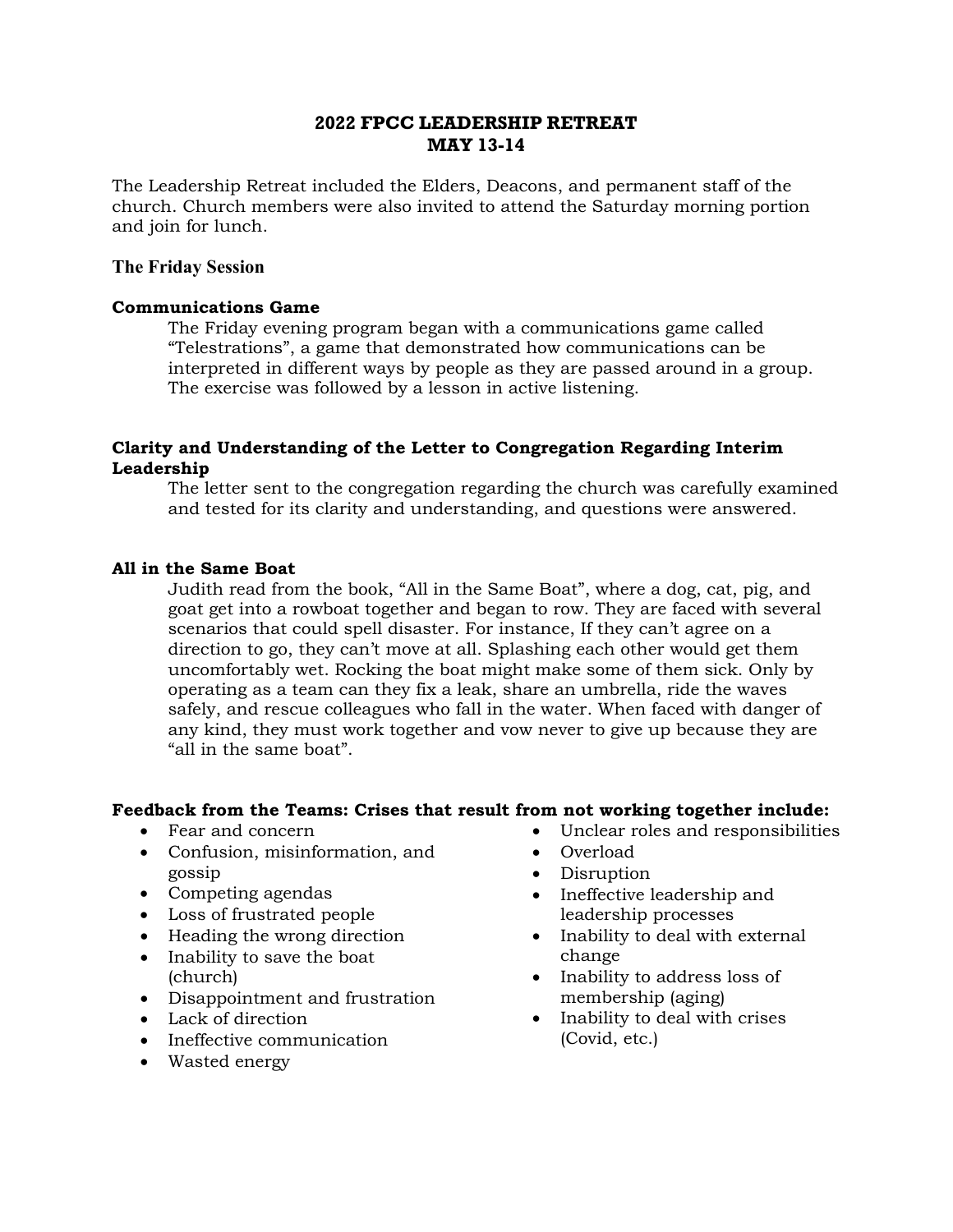#### **Teams Formed to Identify and Solve Problems**

Teams were formed based on each person's self-identified management tendencies in approaching problems, whether they are 1) risk takers or 2) cautious and whether they are 3) technical or 4) people persons.

The groups were then challenged to determine how potential crises in the church are similar to the possible crises in the boat story, and how the issues can be dealt with in the church.

#### **Examples of "Boat Problems" comparable to Church problems**

Not moving because can't agree on where to go – the result of not working together

Splashing or rocking the boat – creates discord that makes people uncomfortable or sick

Falling into the water or abandoning the boat – people don't contribute to the effort, give up, don't contribute support, don't participate, or leave the church

Leak in the boat (fix it before the boat sinks) – Decrease in membership, including loss of leaders (people leave the church or pass away)

Going over a waterfall or getting lost – people working at cross purposes, disagreement with the direction church is heading, which results in wasted resources, failure to succeed, confusion, and possibly the eventual closure of the church.

### **The Saturday Session**

Identification of highest priority problems that FPCC needs to focus on:

**Communications** (Rebecca, Marilyn, Judith, Andrew)

Internal External Website improvement Communications to/from correct people (Roles) Timely feedback

**Organizational Focus** (David D, Nancy, Frank, Ann, Terry) God's will Vision Steadfastness Degree of Effort/Intensity Consistency On the needs of others and not just ourselves

**Accountability/Checks and Balances** (DeVonn, Darryl, Harold)

**Leadership Development** (Members to be determined)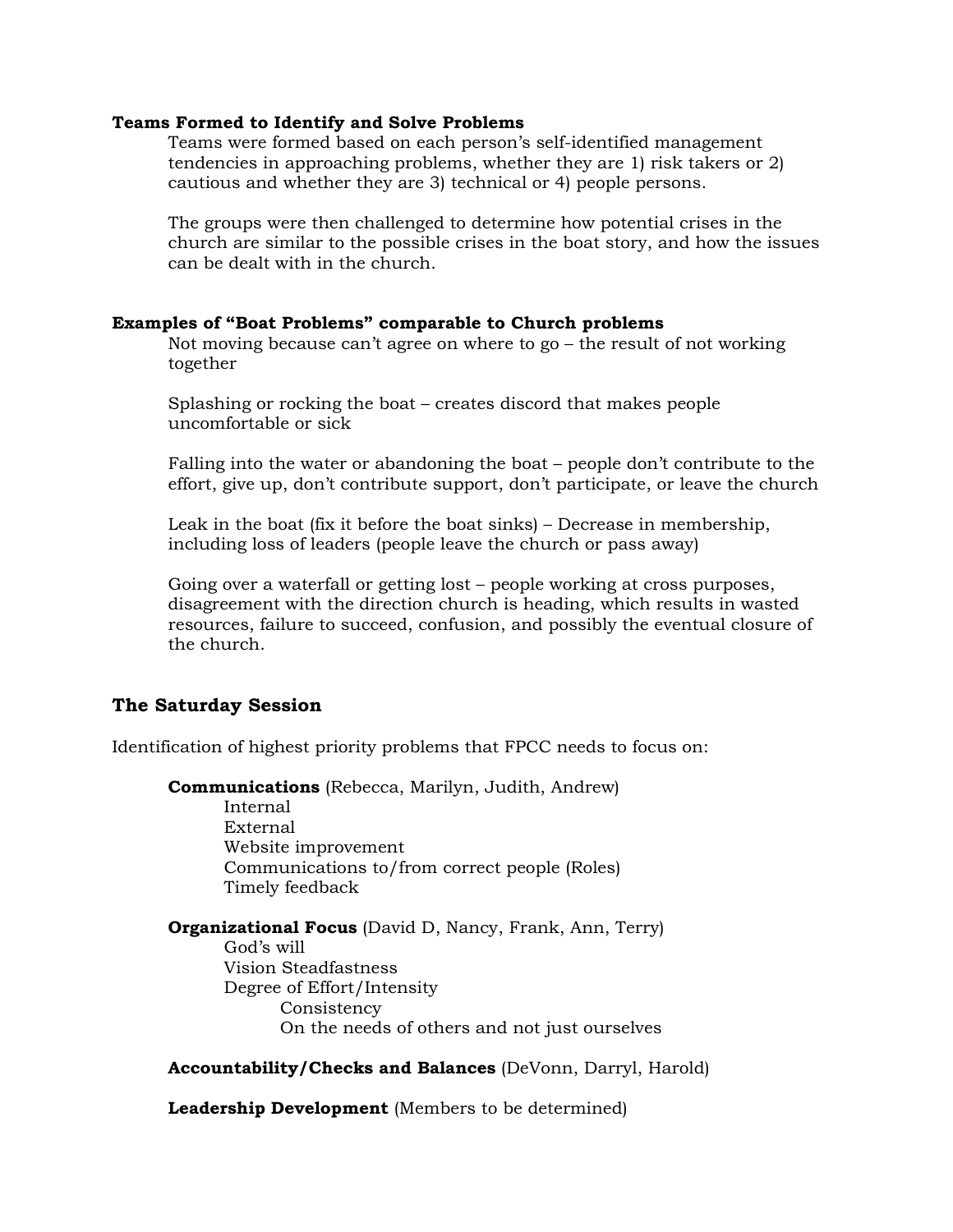#### **Evaluation of the Retreat**

The Retreat was deemed an enormous success and a valuable learning experience. The teams will be asked to continue deliberating on the issues identified and report back their findings.

> *David Dowell Communications Team Leader*

# *"The important thing to remember is that I'm probably going to forget." - Unknown*



# **Music and Worship Update**

With summer around the corner, First Press is adapting beautifully to all the changes we are experiencing after Pastor Johanna moved back East. We are now rotating four preachers in worship: Darryl McCollum, Lisa Justice, DeVonn Powers, and Rebecca Chase. Each leader brings their own unique interpretation to the scripture, keeping things fresh every week!

We welcome Jason Stanczak to the sound booth, mixing audio in the house and stream once or twice a month! He's doing an excellent job. We also welcome Amit to the team, who will be volunteering to monitor video and run Proclaim slides as we move forward! Thanks so much to both of them for their wonderful talents and dedication to FPCC!

Let's also take a moment to thank David Stearns for his countless volunteer hours to run the video cameras and worship slides for several years.

The choir will be closing off their spring season with one more joyous anthem this coming Sunday! My goal in the upcoming months is to focus on recruiting new voices to glorify God. As always, if you are interested in singing in the choir come and talk to me! There will be a more informal summer choir beginning in July, which is a wonderful way to get involved. Commitment is minimal (Sundays only) and music is simple but effective and fun!

Grateful Heart is continuing to shine in worship, keeping things lively, fresh, and modern every week! Please also contact me if you are interested in playing or singing in our praise band!

Pentecost is approaching soon, on June 5! Don't forget to wear your flame-colored outfits as we celebrate the Holy Spirit!

> In Christ, Andrew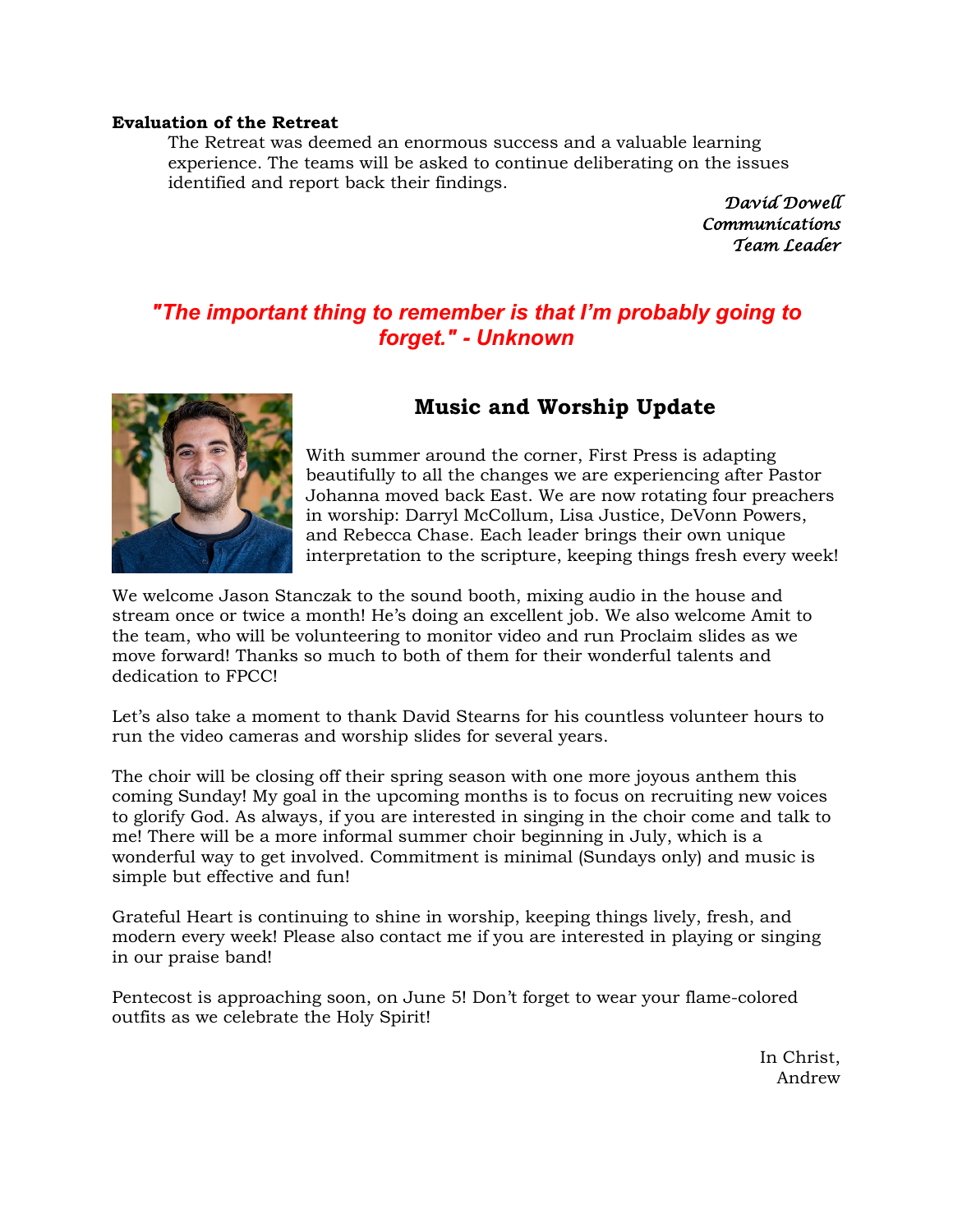## **News from the FPCC Session . . .**



## **Moderator's Report – Darryl McCollum**

*Leadership Retreat* Darryl led a review of the Leadership Retreat. The theme was "Communications." It was Session's overall opinion that the Retreat went very well. It was attended by about 30 people and was held at the church. David Dowell is submitting a separate article for the First Press detailing the retreat. It will be published before the end of May.

*U.S Flag Placement* The timing and placement of the US Flag in the Sanctuary was reviewed. A formal policy will be written up and presented at the next Session meeting.

*Organizational Structure* The interim organizational structure, as described in the recent letter to the congregation, was discussed. It was decided to have a congregational gathering in the Sanctuary following the Sunday Service on June 12 to provide more details and to allow members to ask questions. A microphone will be used so everyone can hear the questions and responses. In addition, a special-purpose email address has been established as [leadership@fpcconcord.org,](mailto:leadership@fpcconcord.org) which will allow questions, concerns, and suggestions to be directed to all members of the pastoral staff.

**Deacon Report – Rebecca Chase** reminded everyone that the parish luncheon will be held on Sunday, May 22. A signup sheet has been available during the Sunday coffee time.

### **Connections Report – Jim Whitfield** reported

- •The current focus of his team is to get more volunteers to serve as greeters and helpers. The pastoral staff volunteered to assist with greeting.
- The coffee-serving teams have been assigned for the Sunday coffee servings.
- The church barbecue has been scheduled for August 14 in Courtyard. (CDRJ also invited).
- Volunteers from groups using kitchen are needed for kitchen cleanup on 4<sup>th</sup> Monday of each month.
- Camp Agape (vacation bible school) is scheduled for June 28-30.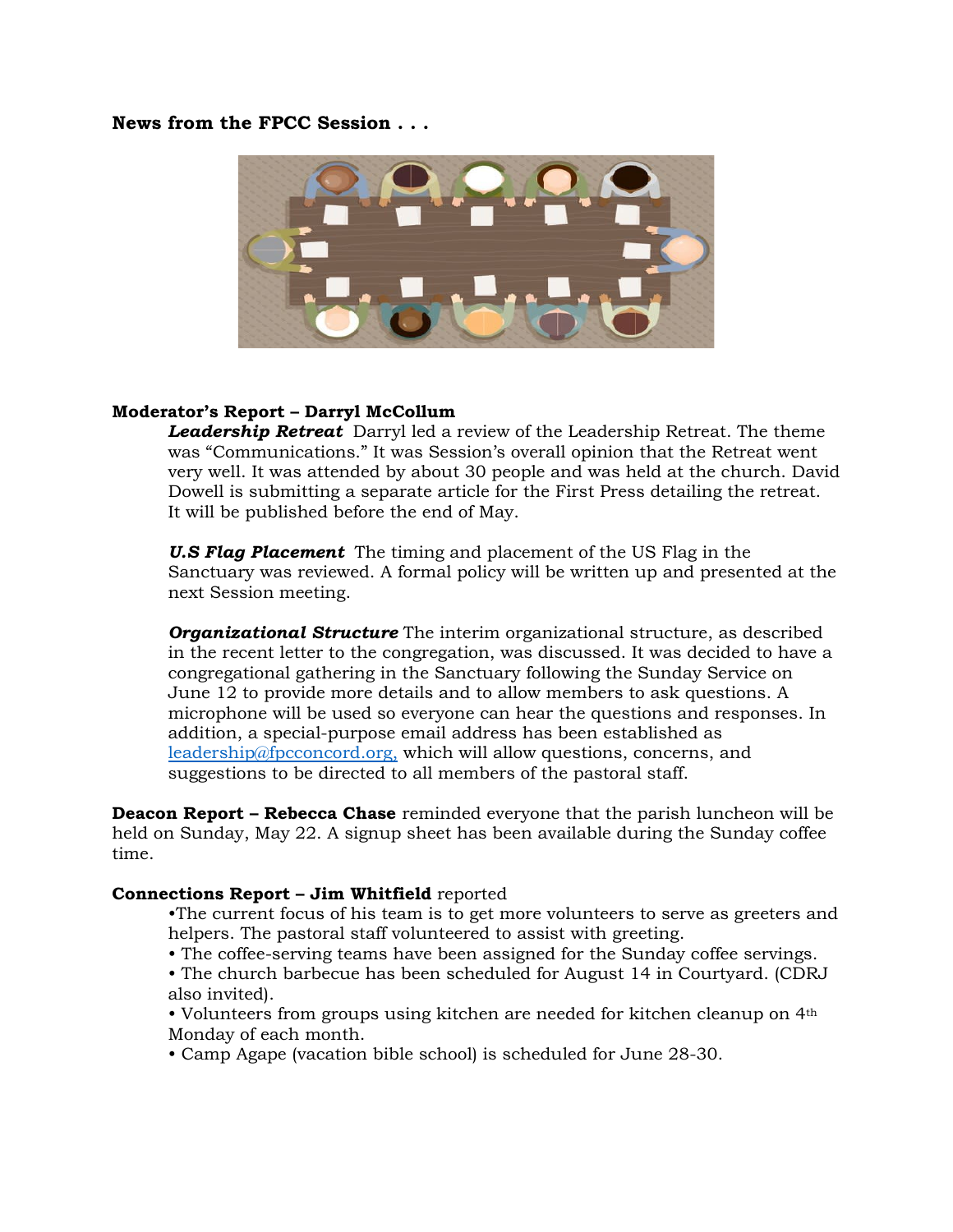**Finance Committee** – **David Stearns** reported the following:

• The "LiveStream Consultant" that we had planned to contract will not be utilized after all. This would have cost \$6,000.

• The marketing consultant that was contracted will continue to be utilized.

• It was noted that no one has been designated to chair Leadership Development, which means that the person responsible for signing expense approvals for the Leadership Retreat is an issue. It was agreed that Ron Potts will be asked to be the designated person for the purposes of approving such expenses at this time.

• The financial reports show that revenue is down and expenses such as utilities are going up and other major expenses are going up.

• The Carillon system, which plays music at certain times of the day, has not worked for about 6 months. The speaker drivers need to be replaced at an estimated cost of about \$3,000. The decision of what to do is being referred back to the Worship and Music committee.

• A motion was made and passed to revise the 2022 budget and present the proposed revision at the June Session meeting.

**Solar Report – Jim Whitfield** reported that the solar system is nearing completion and is awaiting inspections by City and PG&E, which may take 2 or 3 months

**Personnel – Jon Myers**, working with Finance, is revising the 2022 personnel budget in connection with the budget revision mentioned above.

**Communications and Outreach – David Dowell** reported that recent meetings of the Communications Team have focused on issues relating to the Sunday Service improvements, the upcoming Leadership Retreat, and ways to reach out to the public through various media tools. He mentioned that Pastor Johanna has been the contact person for the recently hired marketing consultant, and that a new contact person needs to be identified. He also raised the issue of when we might resume passing the offering plate at the Sunday service. He thinks that this would improve receiving contact cards from visitors and others. Consideration is being given to having handouts and/or gifts for visitors. Rebecca is managing most of the visitor follow-up currently.

## **Missions (Great Commission) Team** – (From the Minutes)

FPCC will participate in the final "Winter Nights" program on June 4 and 5 at St. Andrews Church in Pleasant Hill.

• A drive is underway at FPCC to collect small gifts for the Royal Family Camp in Occidental, CA from 6/12 to 6/17. This camp is for foster children. Volunteers are also being sought to spend time at the camp working with the youth.

**Long Range Planning Report – Jim Whitfield** reported that he, Jon Myers, David Stearns and Wayne Matzen have been serving on a team to help develop a long-range plan for the church and the church facilities. A study was done and a report from a consulting firm has been received was summarized by Jim. Some additional issues were raised by Session and will passed along to the firm to be considered. Jim will address the issues with the consultants and report back later.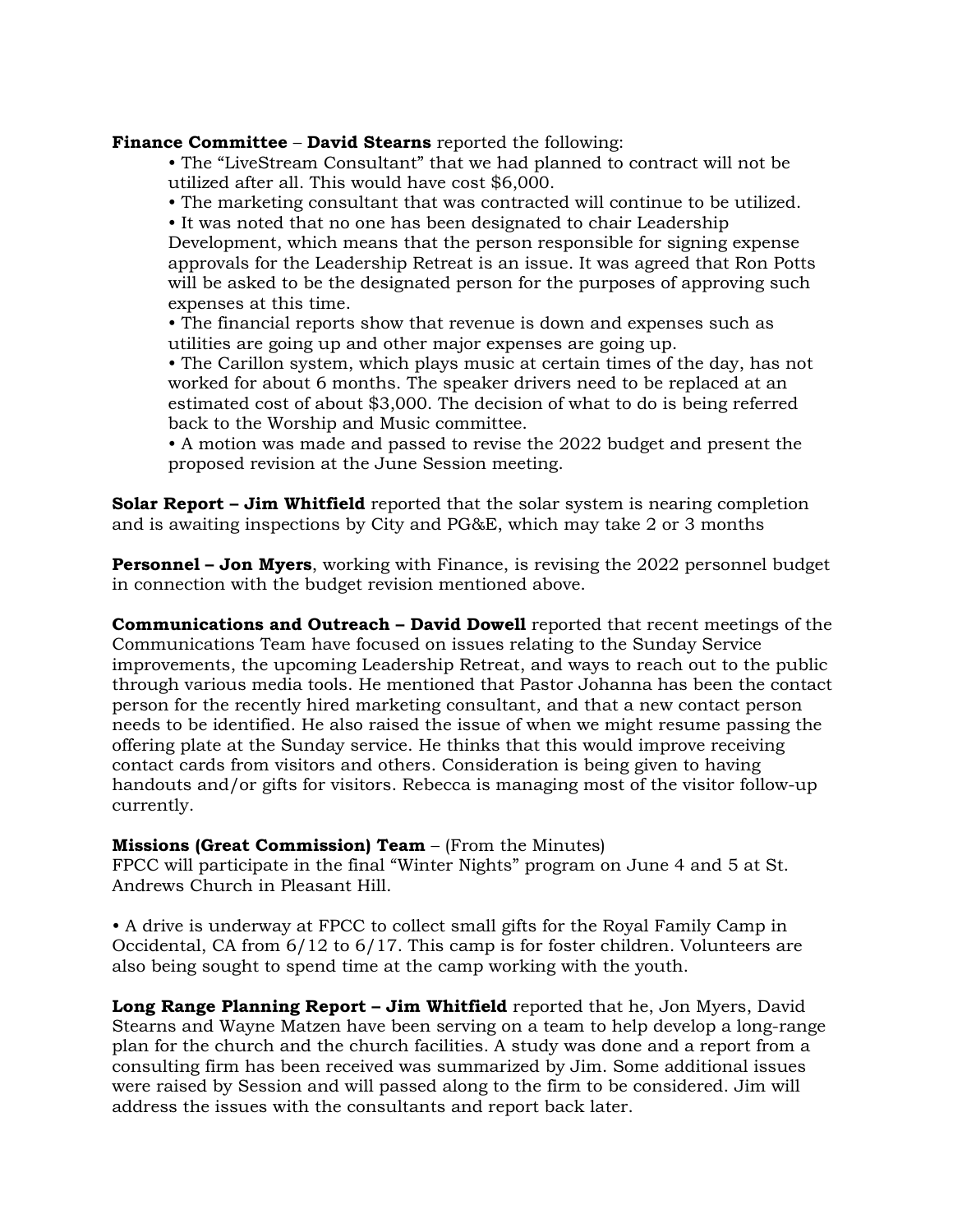**Programs Committee –** (From the Minutes) Andrew is reviewing the order of worship with his team and will be implementing changes in the near future.

• An effort is being made to reach out to the community to enlist more choir members.

• A generous donation has been received for Worship and Music and will be used to buy newer hymnals for the pews.

• Jason Stanczak had agreed to run the sound system as a backup person. A new attendee, Amit Poudel, has volunteered to back up David Stearns in running the slides when David is not available.

**Nominating Committee – Darryl McCollum** reported that the Committee will resume its effort to find and nominate individuals for the 2 vacant Session positions and the vacant Deacon positions.



### **Solar Project Update**

As many of you know, FPCC initiated a project to add solar panels to the roofs of the Fellowship Hall and preschool. Your team of David Stearns, Jon Myers, Frank Fribley and Jim Whitfield have been meeting almost weekly with the contractor. The good news is the installation is complete!! Now starts the inspection stage, and we are through the easy part – our last hurdle is PG&E inspection and authorization to operate. We anticipate that the system will pass, and we can begin generating our own power by July 1. Our annual savings should be almost \$20,000 per year. If you have questions, please see one of us.



**Clunkers4Charity.org** & Cars2ndChance.org Almost anywhere in the USA! 925-326-5868 cell 2689 Monument Blvd . Concord, CA 94520

Clunkers4Charity@gmail.com Cars2ndChance@gmail.com **Donate a Vehicle Running or Not Visit Online or Call Today!** 

Clayton Valley Concord Sunrise Rotary Charitable Fund 501-C3

**FPCC has supported the donation process available to us through** *Cars2ndChance.org* **and** *Clunkers4Charity.org***. This is one other way for our congregation to raise funds. If you need additional information, please contact Clayton Worsdell.**